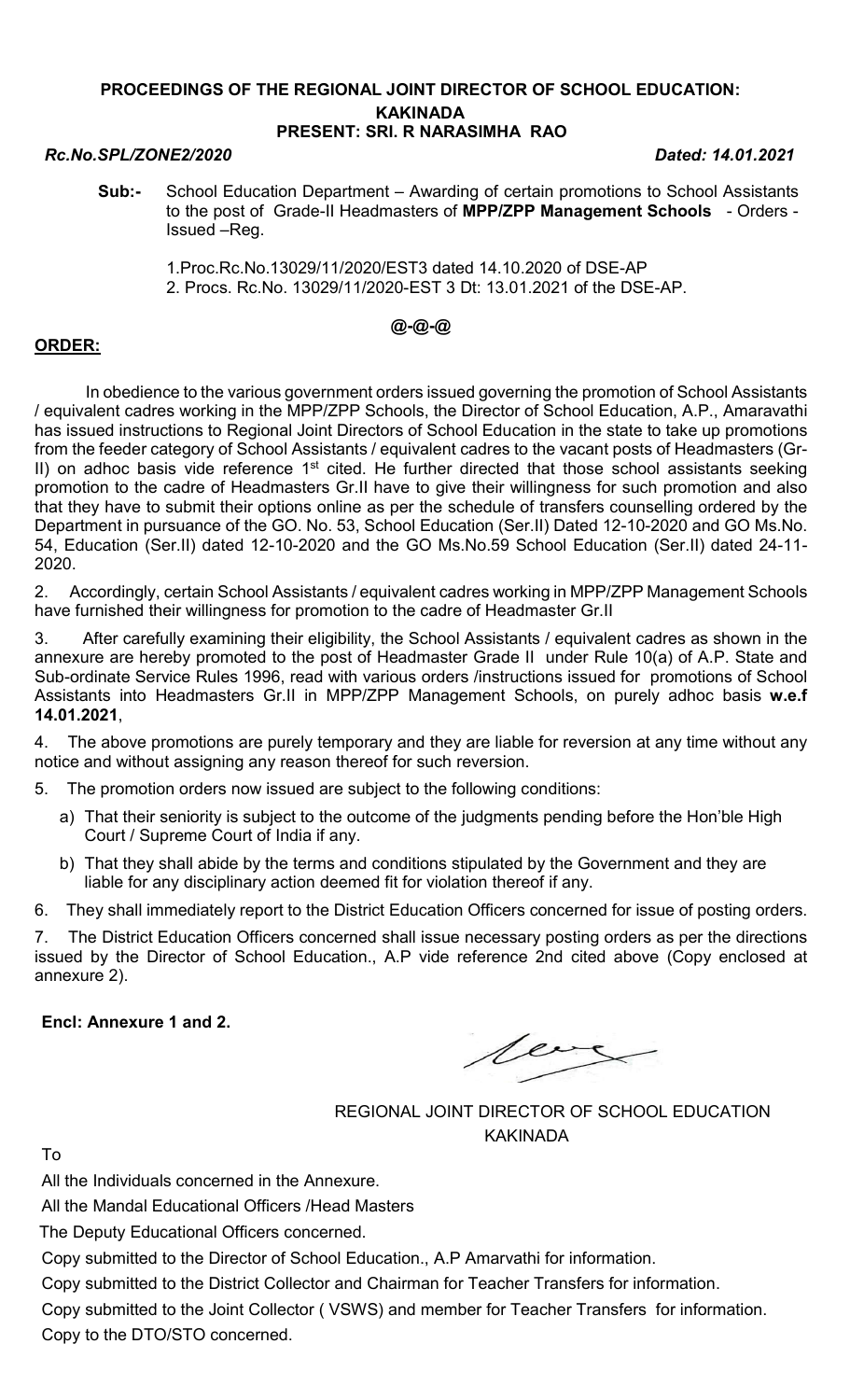# ANNEXURE -1

| SL.<br><b>NO</b> | ZONE_<br><b>NAME</b> | <b>DISTRICT_N</b><br><b>AME</b> | <b>EMPLOYEE DETAILS</b>                                                                                                 | <b>WORKING</b><br><b>SCHOOL</b>              | <b>PROMOTED AS</b>           | <b>MANAGEME</b><br><b>NT</b>  |
|------------------|----------------------|---------------------------------|-------------------------------------------------------------------------------------------------------------------------|----------------------------------------------|------------------------------|-------------------------------|
| $\mathbf 1$      | ZONE <sub>2</sub>    | <b>EAST</b><br><b>GODAVARI</b>  | 0342344-ANGARA RAJU-<br>SCHOOL ASSISTANT(NON<br>LANGUAGES)-SOCIAL<br><b>STUDIES</b>                                     | 28142800303-ZPHS<br><b>NARENDRAPURA</b><br>M | <b>HEAD MASTER,</b><br>GR.II | <b>LOCAL</b><br><b>BODIES</b> |
| $\overline{2}$   | ZONE <sub>2</sub>    | <b>EAST</b><br><b>GODAVARI</b>  | 0354018-PERAKA<br><b>VENKATA RAMA DEVI-</b><br><b>SCHOOL</b><br>ASSISTANT(LANGUAGES)<br>-HINDI                          | 28145600406-ZPHS<br><b>PASARLAPUDI</b>       | <b>HEAD MASTER,</b><br>GR.II | <b>LOCAL</b><br><b>BODIES</b> |
| 3                | ZONE <sub>2</sub>    | <b>EAST</b><br><b>GODAVARI</b>  | 0335998-KADA GOPALA<br>KRISHNA-SCHOOL<br>ASSISTANT(NON<br>LANGUAGES)-<br><b>BIOLOGICAL SCIENCE</b>                      | 28142495470-GHS<br><b>KAKINADA</b>           | <b>HEAD MASTER,</b><br>GR.II | <b>LOCAL</b><br><b>BODIES</b> |
| 4                | ZONE <sub>2</sub>    | <b>EAST</b><br><b>GODAVARI</b>  | 0347986-MUDDANA RAMA<br><b>KRISHNA MURTHY-</b><br><b>SCHOOL</b><br>ASSISTANT(LANGUAGES)<br>-HINDI                       | 28142495470-GHS<br><b>KAKINADA</b>           | <b>HEAD MASTER,</b><br>GR.II | <b>LOCAL</b><br><b>BODIES</b> |
| 5                | ZONE <sub>2</sub>    | <b>EAST</b><br><b>GODAVARI</b>  | 0347839-JAYANTI<br><b>VENKATA CHALAPATHI</b><br>RAO-SCHOOL<br>ASSISTANT(NON<br>LANGUAGES)-<br><b>BIOLOGICAL SCIENCE</b> | 28144500506-ZPHS<br><b>KUNDURU</b>           | <b>HEAD MASTER,</b><br>GR.II | <b>LOCAL</b><br><b>BODIES</b> |
| 6                | ZONE <sub>2</sub>    | <b>EAST</b><br><b>GODAVARI</b>  | 0342555-PUNNAMARAJU<br>JAGANMOHINI-SCHOOL<br>ASSISTANT(NON<br>LANGUAGES)-<br><b>BIOLOGICAL SCIENCE</b>                  | 28141700315-ZPHS<br><b>GOKAVARAM</b>         | <b>HEAD MASTER,</b><br>GR.II | <b>LOCAL</b><br><b>BODIES</b> |
| $\overline{7}$   | ZONE <sub>2</sub>    | <b>EAST</b><br><b>GODAVARI</b>  | 0328635-KUNCHE ARUNA<br>SRI-SCHOOL<br>ASSISTANT(NON<br>LANGUAGES)-SOCIAL<br><b>STUDIES</b>                              | 28144600713-ZPHS<br>KOTHA PALEM              | <b>HEAD MASTER,</b><br>GR.II | <b>LOCAL</b><br><b>BODIES</b> |
| 8                | ZONE <sub>2</sub>    | <b>EAST</b><br><b>GODAVARI</b>  | 0306224-ETHAKOTA<br>TRINADHABABURAO-<br>SCHOOL ASSISTANT(NON<br>LANGUAGES)-<br><b>BIOLOGICAL SCIENCE</b>                | 28143601408-ZPHS<br><b>VELANGI</b>           | <b>HEAD MASTER,</b><br>GR.II | <b>LOCAL</b><br><b>BODIES</b> |
| 9                | ZONE <sub>2</sub>    | <b>EAST</b><br><b>GODAVARI</b>  | 0367347-CHEKALA<br>RAJASRI-SCHOOL<br>ASSISTANT(NON<br>LANGUAGES)-SOCIAL<br><b>STUDIES</b>                               | 28141100714-ZPHS<br>(G) YELESWARAM           | <b>HEAD MASTER,</b><br>GR.II | <b>LOCAL</b><br><b>BODIES</b> |
| 10               | ZONE <sub>2</sub>    | <b>EAST</b><br><b>GODAVARI</b>  | 0306751-GADAMSETTI<br>PHANI KOTESWARI-<br>SCHOOL ASSISTANT(NON<br>LANGUAGES)-<br><b>BIOLOGICAL SCIENCE</b>              | 28143401206-ZPHS<br><b>KONKUDURU</b>         | <b>HEAD MASTER,</b><br>GR.II | <b>LOCAL</b><br><b>BODIES</b> |
| 11               | ZONE <sub>2</sub>    | <b>EAST</b><br><b>GODAVARI</b>  | 0353317-INJETI<br>SRINIVASA RAO-SCHOOL<br>ASSISTANT(NON<br>LANGUAGES)-<br><b>BIOLOGICAL SCIENCE</b>                     | 28144701712-ZPHS<br>(B) MANEPALLI            | <b>HEAD MASTER,</b><br>GR.II | <b>LOCAL</b><br><b>BODIES</b> |
| 12               | ZONE <sub>2</sub>    | <b>EAST</b><br><b>GODAVARI</b>  | 0321910-ILLURI<br>VENKATRAO-SCHOOL<br>ASSISTANT(NON<br>LANGUAGES)-<br><b>BIOLOGICAL SCIENCE</b>                         | 28144100602-ZPHS<br><b>NALLURU</b>           | <b>HEAD MASTER,</b><br>GR.II | <b>LOCAL</b><br><b>BODIES</b> |
| 13               | ZONE <sub>2</sub>    | <b>EAST</b><br><b>GODAVARI</b>  | 0353986-BALLA MEHER<br>MURTHY-SCHOOL<br>ASSISTANT(NON<br>LANGUAGES)-<br><b>MATHEMATICS</b>                              | 28145800305-ZPHS<br><b>RAMARAJULANKA</b>     | <b>HEAD MASTER,</b><br>GR.II | <b>LOCAL</b><br><b>BODIES</b> |
| 14               | ZONE <sub>2</sub>    | <b>EAST</b><br><b>GODAVARI</b>  | 0321931-BIRRAJU<br>SRINIVASA RAJU-<br>SCHOOL ASSISTANT(NON<br>LANGUAGES)-<br><b>MATHEMATICS</b>                         | 28141003203-ZPHS<br><b>LAMPAKALOVA</b>       | <b>HEAD MASTER,</b><br>GR.II | <b>LOCAL</b><br><b>BODIES</b> |
| 15               | ZONE <sub>2</sub>    | <b>EAST</b><br><b>GODAVARI</b>  | 0311918-<br>BOMMANABOYINA N V S<br>MURTHY-SCHOOL<br>ASSISTANT(NON<br>LANGUAGES)-PHYSICAL<br><b>SCIENCES</b>             | 28141601903-ZPHS<br><b>GADALA</b>            | <b>HEAD MASTER,</b><br>GR.II | <b>LOCAL</b><br><b>BODIES</b> |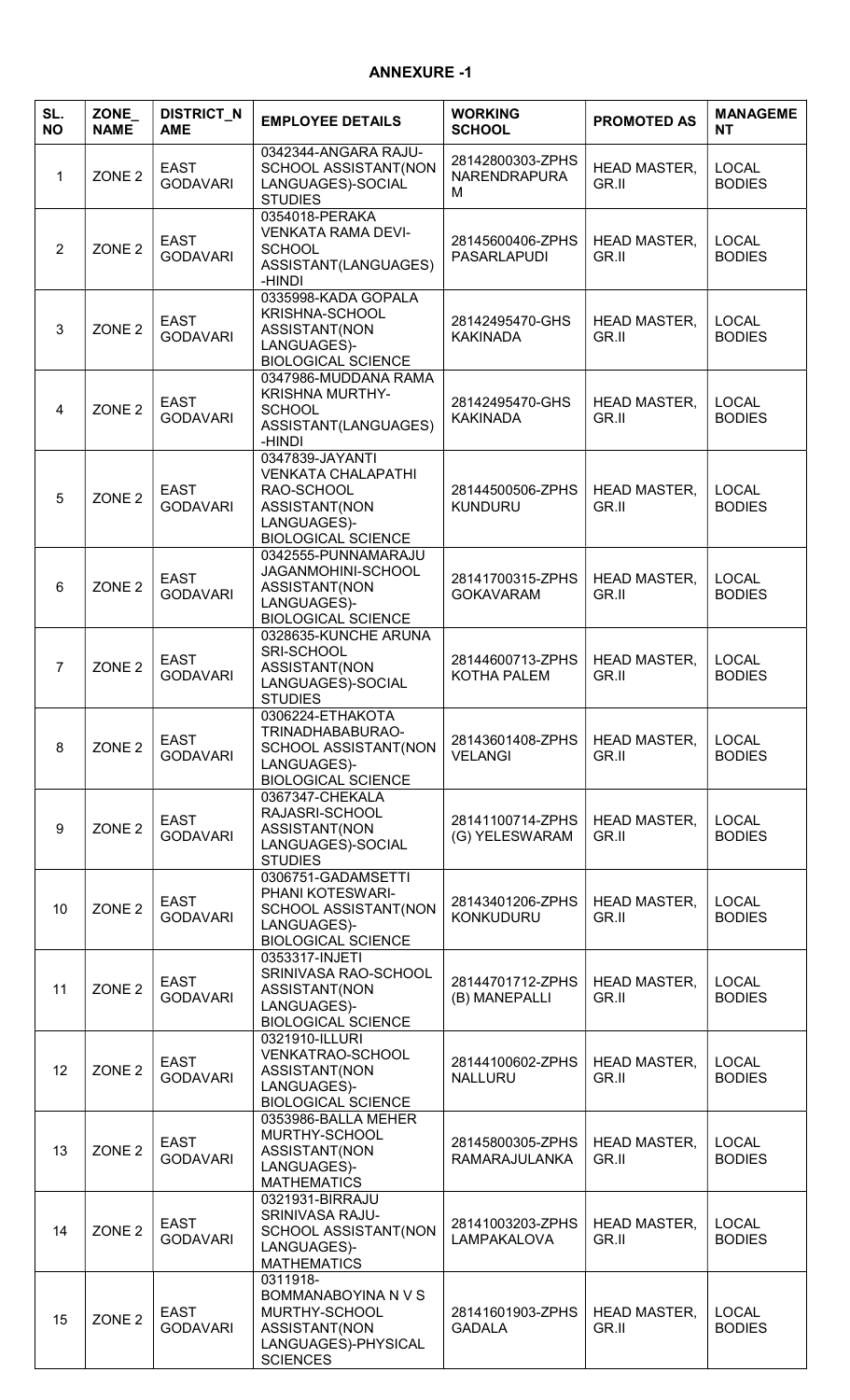| 16 | ZONE <sub>2</sub> | <b>EAST</b><br><b>GODAVARI</b> | 0335908-NULU<br>TRINADHULU-SCHOOL<br>ASSISTANT(NON<br>LANGUAGES)-<br><b>MATHEMATICS</b>                           | 28140700107-ZPHS<br><b>BENDAPUDI</b>                                | <b>HEAD MASTER,</b><br>GR.II | <b>LOCAL</b><br><b>BODIES</b> |
|----|-------------------|--------------------------------|-------------------------------------------------------------------------------------------------------------------|---------------------------------------------------------------------|------------------------------|-------------------------------|
| 17 | ZONE <sub>2</sub> | <b>EAST</b><br><b>GODAVARI</b> | 0345747-NUNNA<br>PRASANTHI-SCHOOL<br>ASSISTANT(NON<br>LANGUAGES)-<br><b>BIOLOGICAL SCIENCE</b>                    | 28142801105-ZPHS<br><b>THOKADA</b>                                  | <b>HEAD MASTER,</b><br>GR.II | <b>LOCAL</b><br><b>BODIES</b> |
| 18 | ZONE <sub>2</sub> | <b>EAST</b><br><b>GODAVARI</b> | 0333252-CHARAKANA<br><b>VENKATA RAMANA-</b><br>SCHOOL ASSISTANT(NON<br>LANGUAGES)-<br><b>MATHEMATICS</b>          | 28142101903-ZPHS<br><b>MALLAM</b>                                   | <b>HEAD MASTER,</b><br>GR.II | <b>LOCAL</b><br><b>BODIES</b> |
| 19 | ZONE <sub>2</sub> | <b>EAST</b><br><b>GODAVARI</b> | 0323693-THOTA T.V.<br>SATYANARAYANA RAO-<br>SCHOOL ASSISTANT(NON<br>LANGUAGES)-PHYSICAL<br><b>SCIENCES</b>        | 28145500211-<br><b>MPUPS</b><br><b>GUTTULAVAARI</b><br><b>PALEM</b> | <b>HEAD MASTER,</b><br>GR.II | <b>LOCAL</b><br><b>BODIES</b> |
| 20 | ZONE <sub>2</sub> | <b>EAST</b><br><b>GODAVARI</b> | 0343370-KONDA VEERA<br><b>VENKATA</b><br>SATYANARAYA-SCHOOL<br>ASSISTANT(NON<br>LANGUAGES)-<br><b>MATHEMATICS</b> | 28141800706-ZPHS<br><b>RAJAPUDI</b>                                 | <b>HEAD MASTER,</b><br>GR.II | <b>LOCAL</b><br><b>BODIES</b> |
| 21 | ZONE <sub>2</sub> | <b>EAST</b><br><b>GODAVARI</b> | 0311927-YARAMATI<br>SURYANARAYANA-<br>SCHOOL ASSISTANT(NON<br>LANGUAGES)-<br><b>MATHEMATICS</b>                   | 28143100217-ZPHS<br><b>KADIAM</b>                                   | <b>HEAD MASTER,</b><br>GR.II | <b>LOCAL</b><br><b>BODIES</b> |
| 22 | ZONE <sub>2</sub> | <b>EAST</b><br><b>GODAVARI</b> | 0306015-KOYYANA<br>TIRUMALARAO-SCHOOL<br>ASSISTANT(NON<br>LANGUAGES)-<br><b>MATHEMATICS</b>                       | 28141801611-GHS<br><b>JAGGAMPETA</b>                                | <b>HEAD MASTER,</b><br>GR.II | <b>LOCAL</b><br><b>BODIES</b> |
| 23 | ZONE <sub>2</sub> | <b>EAST</b><br><b>GODAVARI</b> | 0329144-AKKIRAJU<br><b>SESHA SAI-SCHOOL</b><br>ASSISTANT(NON<br>LANGUAGES)-<br><b>MATHEMATICS</b>                 | 28144900204-ZPHS<br>VEERAVALLIPALE<br>M                             | <b>HEAD MASTER,</b><br>GR.II | <b>LOCAL</b><br><b>BODIES</b> |
| 24 | ZONE <sub>2</sub> | <b>EAST</b><br><b>GODAVARI</b> | 0353634-JANA<br>VIDYASAGAR SRINIVAS-<br>SCHOOL ASSISTANT(NON<br>LANGUAGES)-<br><b>MATHEMATICS</b>                 | 28145601305-ZPHS<br>PASARLAPUDILAN<br>KA                            | <b>HEAD MASTER,</b><br>GR.II | <b>LOCAL</b><br><b>BODIES</b> |
| 25 | ZONE <sub>2</sub> | <b>EAST</b><br><b>GODAVARI</b> | 0353576-KASIBHATLA<br><b>VRS LAKSHMI-SCHOOL</b><br>ASSISTANT(NON<br>LANGUAGES)-<br><b>MATHEMATICS</b>             | 28145800705-ZPHS<br><b>BATTELANKA</b>                               | <b>HEAD MASTER,</b><br>GR.II | <b>LOCAL</b><br><b>BODIES</b> |
| 26 | ZONE <sub>2</sub> | <b>EAST</b><br><b>GODAVARI</b> | 0337591-GANTA<br>JAYANTHI-SCHOOL<br>ASSISTANT(NON<br>LANGUAGES)-<br><b>BIOLOGICAL SCIENCE</b>                     | 28140601511-ZPHS<br>V KOTHURU                                       | <b>HEAD MASTER,</b><br>GR.II | <b>LOCAL</b><br><b>BODIES</b> |
| 27 | ZONE <sub>2</sub> | <b>EAST</b><br><b>GODAVARI</b> | 0354017-POCHIRAJU<br>SOMA SANKARARAO-<br>SCHOOL ASSISTANT(NON<br>LANGUAGES)-<br><b>MATHEMATICS</b>                | 28145600510-ZPHS<br>MAMIDIKUDURU                                    | <b>HEAD MASTER,</b><br>GR.II | <b>LOCAL</b><br><b>BODIES</b> |
| 28 | ZONE <sub>2</sub> | <b>EAST</b><br><b>GODAVARI</b> | 0354008-NATRA UMA<br><b>MAHESWARA RAO-</b><br>SCHOOL ASSISTANT(NON<br>LANGUAGES)-<br><b>MATHEMATICS</b>           | 28145700412-ZPHS<br>(B) RAZOLE                                      | <b>HEAD MASTER,</b><br>GR.II | <b>LOCAL</b><br><b>BODIES</b> |
| 29 | ZONE <sub>2</sub> | <b>EAST</b><br><b>GODAVARI</b> | 0335920-EYUNNI<br>RAJYALAKSHMI-SCHOOL<br>ASSISTANT(NON<br>LANGUAGES)-<br><b>MATHEMATICS</b>                       | 28140800914-ZPHS<br>(G) GOLLAPROLU                                  | <b>HEAD MASTER,</b><br>GR.II | <b>LOCAL</b><br><b>BODIES</b> |
| 30 | ZONE <sub>2</sub> | <b>EAST</b><br><b>GODAVARI</b> | 0312302-CHESETTI<br>V.V.SATYANARAYANAMU<br>RTHY-SCHOOL<br>ASSISTANT(NON<br>LANGUAGES)-<br><b>MATHEMATICS</b>      | 28143400511-ZPHS<br><b>BICCAVOLU</b>                                | <b>HEAD MASTER,</b><br>GR.II | <b>LOCAL</b><br><b>BODIES</b> |
| 31 | ZONE <sub>2</sub> | <b>EAST</b><br><b>GODAVARI</b> | 0328195-YELLA CHANDRA<br>SEKHARAM-SCHOOL<br>ASSISTANT(NON<br>LANGUAGES)-PHYSICAL<br><b>SCIENCES</b>               | 28144801115-ZPHS<br><b>AMBAJIPETA</b>                               | <b>HEAD MASTER,</b><br>GR.II | <b>LOCAL</b><br><b>BODIES</b> |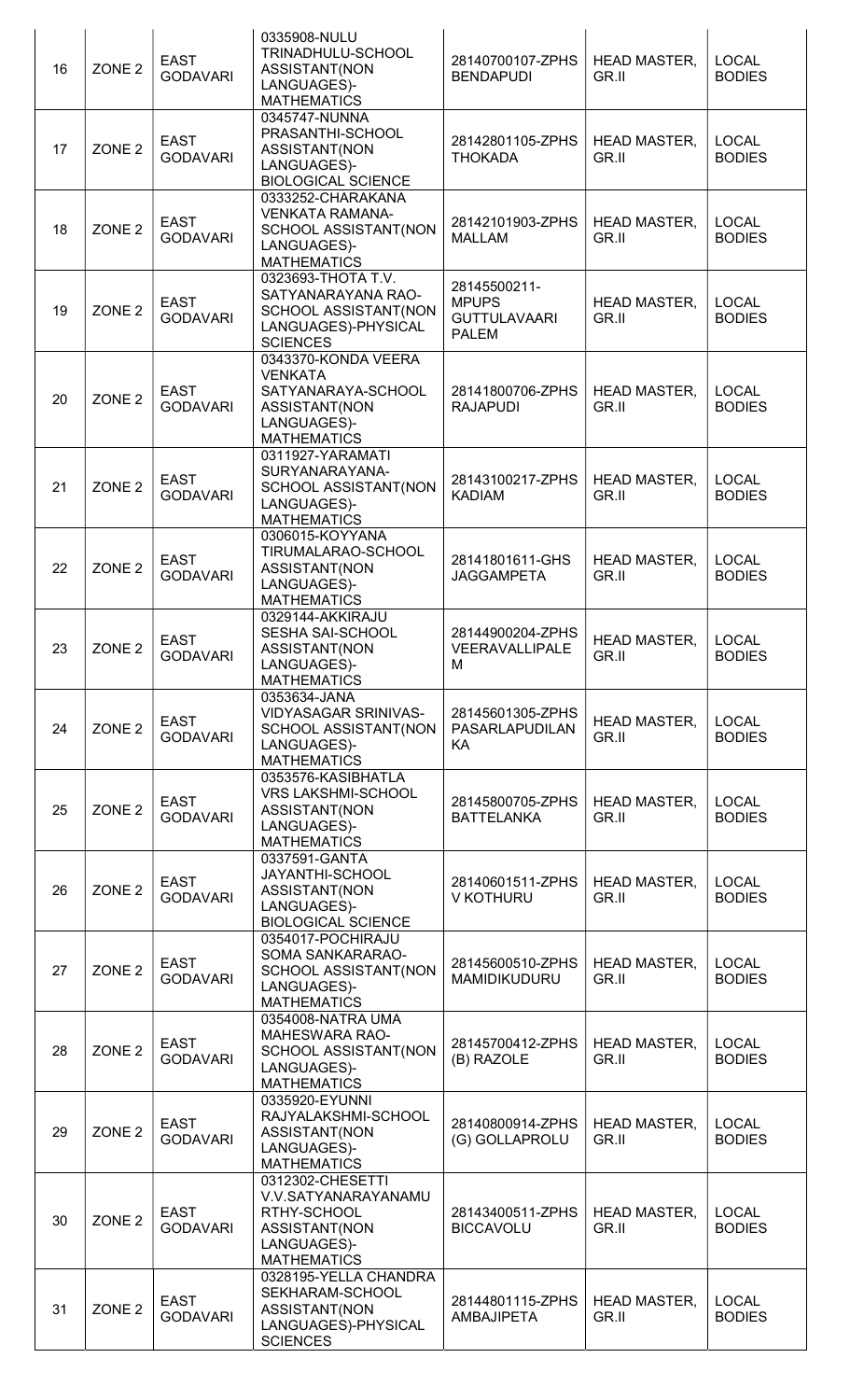| 32 | ZONE <sub>2</sub> | <b>KRISHNA</b> | 0549128-TANGIRALA<br>RAMBABU-SCHOOL<br>ASSISTANT(NON<br>LANGUAGES)-<br><b>BIOLOGICAL SCIENCE</b>              | 28160600511-ZPHS<br><b>KANCHIKACHERL</b><br>A            | <b>HEAD MASTER,</b><br>GR.II | <b>LOCAL</b><br><b>BODIES</b> |
|----|-------------------|----------------|---------------------------------------------------------------------------------------------------------------|----------------------------------------------------------|------------------------------|-------------------------------|
| 33 | ZONE <sub>2</sub> | <b>KRISHNA</b> | 0531208-MANDAPATI<br>RAMA SESHAM RAJU-<br>SCHOOL ASSISTANT(NON<br>LANGUAGES)-SOCIAL<br><b>STUDIES</b>         | 28161301417-ZPHS<br>GANUGAPADU                           | <b>HEAD MASTER,</b><br>GR.II | <b>LOCAL</b><br><b>BODIES</b> |
| 34 | ZONE <sub>2</sub> | <b>KRISHNA</b> | 0504346-KALLEPALLI<br>SOMA SEKHARA RAO-<br>SCHOOL ASSISTANT(NON<br>LANGUAGES)-SOCIAL<br><b>STUDIES</b>        | 28164401704-Z P<br><b>HS NANDIGAMA</b>                   | <b>HEAD MASTER,</b><br>GR.II | <b>LOCAL</b><br><b>BODIES</b> |
| 35 | ZONE <sub>2</sub> | <b>KRISHNA</b> | 0500810-VEMULAPALLI<br>V.D. LAKSHMI-SCHOOL<br>ASSISTANT(NON<br>LANGUAGES)-SOCIAL<br><b>STUDIES</b>            | 28165001109-ZPHS<br><b>CHINAPANDRAKA</b>                 | <b>HEAD MASTER,</b><br>GR.II | <b>LOCAL</b><br><b>BODIES</b> |
| 36 | ZONE <sub>2</sub> | <b>KRISHNA</b> | 0508643-ANNAPAREDDI<br>RAMA RAO-SCHOOL<br>ASSISTANT(NON<br>LANGUAGES)-SOCIAL<br><b>STUDIES</b>                | 28163001409-SMK<br>ZPHS MOVVA                            | <b>HEAD MASTER,</b><br>GR.II | <b>LOCAL</b><br><b>BODIES</b> |
| 37 | ZONE <sub>2</sub> | <b>KRISHNA</b> | 0508723-MADDI SREE<br>RAMA KRISHNA-SCHOOL<br>ASSISTANT(LANGUAGES)<br>-HINDI                                   | 28163501006-ZPHS<br><b>ETIMOGA</b>                       | <b>HEAD MASTER,</b><br>GR.II | <b>LOCAL</b><br><b>BODIES</b> |
| 38 | ZONE <sub>2</sub> | <b>KRISHNA</b> | 0546472-VARADA<br>SRINIVASA RAO-SCHOOL<br>ASSISTANT(NON<br>LANGUAGES)-<br><b>MATHEMATICS</b>                  | 28161000916-<br><b>SRSVRGNR ZPHS</b><br><b>MYLAVARAM</b> | <b>HEAD MASTER,</b><br>GR.II | <b>LOCAL</b><br><b>BODIES</b> |
| 39 | ZONE <sub>2</sub> | <b>KRISHNA</b> | 0515608-GARIKIPATI<br>KRISHNA MOHANA RAO-<br>SCHOOL ASSISTANT(NON<br>LANGUAGES)-<br><b>MATHEMATICS</b>        | 28164900708-ZPHS<br><b>KORUKOLLU</b>                     | <b>HEAD MASTER,</b><br>GR.II | <b>LOCAL</b><br><b>BODIES</b> |
| 40 | ZONE <sub>2</sub> | <b>KRISHNA</b> | 0506098-CHIRUVOLU A V<br><b>CHANDRA SEKHAR-</b><br>SCHOOL ASSISTANT(NON<br>LANGUAGES)-<br><b>MATHEMATICS</b>  | 28164500904-<br><b>MPUPS</b><br>SATULURU                 | <b>HEAD MASTER,</b><br>GR.II | <b>LOCAL</b><br><b>BODIES</b> |
| 41 | ZONE <sub>2</sub> | <b>KRISHNA</b> | 0517213-TUMATI<br>MURALIKRISHNA-<br>SCHOOL ASSISTANT(NON<br>LANGUAGES)-<br><b>BIOLOGICAL SCIENCE</b>          | 28160100804-ZPHS<br><b>SM PET</b>                        | <b>HEAD MASTER,</b><br>GR.II | <b>LOCAL</b><br><b>BODIES</b> |
| 42 | ZONE <sub>2</sub> | <b>KRISHNA</b> | 0521163-CHADALAWADA<br>U V HANUMANTA RAO-<br>SCHOOL ASSISTANT(NON<br>LANGUAGES)-<br><b>BIOLOGICAL SCIENCE</b> | 28163201105-Z P<br><b>HS</b><br><b>MANGALAPURAM</b>      | <b>HEAD MASTER,</b><br>GR.II | <b>LOCAL</b><br><b>BODIES</b> |
| 43 | ZONE <sub>2</sub> | <b>KRISHNA</b> | 0538130-BHAGAVATULA<br><b>HEMA LATHA-SCHOOL</b><br>ASSISTANT(LANGUAGES)<br>-HINDI                             | 28162100503-ZPHS<br><b>GOLLANAPALLE</b>                  | <b>HEAD MASTER,</b><br>GR.II | <b>LOCAL</b><br><b>BODIES</b> |
| 44 | ZONE <sub>2</sub> | <b>KRISHNA</b> | 0545100-CHERUKURI<br><b>VIJAYA LAKSHMI-</b><br><b>SCHOOL</b><br>ASSISTANT(LANGUAGES)<br>-ENGLISH              | 28160702302-ZPHS<br><b>JAMMAVARAM</b>                    | <b>HEAD MASTER,</b><br>GR.II | <b>LOCAL</b><br><b>BODIES</b> |
| 45 | ZONE <sub>2</sub> | <b>KRISHNA</b> | 0504262-CHITTIBOMMA<br>DHARMA RAO-SCHOOL<br>ASSISTANT(NON<br>LANGUAGES)-<br><b>MATHEMATICS</b>                | 28163700704-ZPHS<br><b>BUDDALAPALEM</b>                  | <b>HEAD MASTER,</b><br>GR.II | <b>LOCAL</b><br><b>BODIES</b> |
| 46 | ZONE <sub>2</sub> | <b>KRISHNA</b> | 0512125-BHAVIRI<br>PADMAVATHI-SCHOOL<br>ASSISTANT(NON<br>LANGUAGES)-<br><b>BIOLOGICAL SCIENCE</b>             | 28160801216-ZPHS<br><b>IBRAHIMPATNAM</b>                 | <b>HEAD MASTER,</b><br>GR.II | <b>LOCAL</b><br><b>BODIES</b> |
| 47 | ZONE <sub>2</sub> | <b>KRISHNA</b> | 0546407-CHILUKURI<br>DAMODARAREDDY-<br>SCHOOL ASSISTANT(NON<br>LANGUAGES)-<br><b>MATHEMATICS</b>              | 28162401606-ZPHS<br><b>CHITTAPUR</b>                     | <b>HEAD MASTER,</b><br>GR.II | <b>LOCAL</b><br><b>BODIES</b> |
| 48 | ZONE <sub>2</sub> | <b>KRISHNA</b> | 0527087-MIRZA ALI RAZA-<br><b>SCHOOL</b><br>ASSISTANT(LANGUAGES)<br>-HINDI                                    | 28163000611-ZPHS<br><b>NIDUMOLU</b>                      | <b>HEAD MASTER,</b><br>GR.II | <b>LOCAL</b><br><b>BODIES</b> |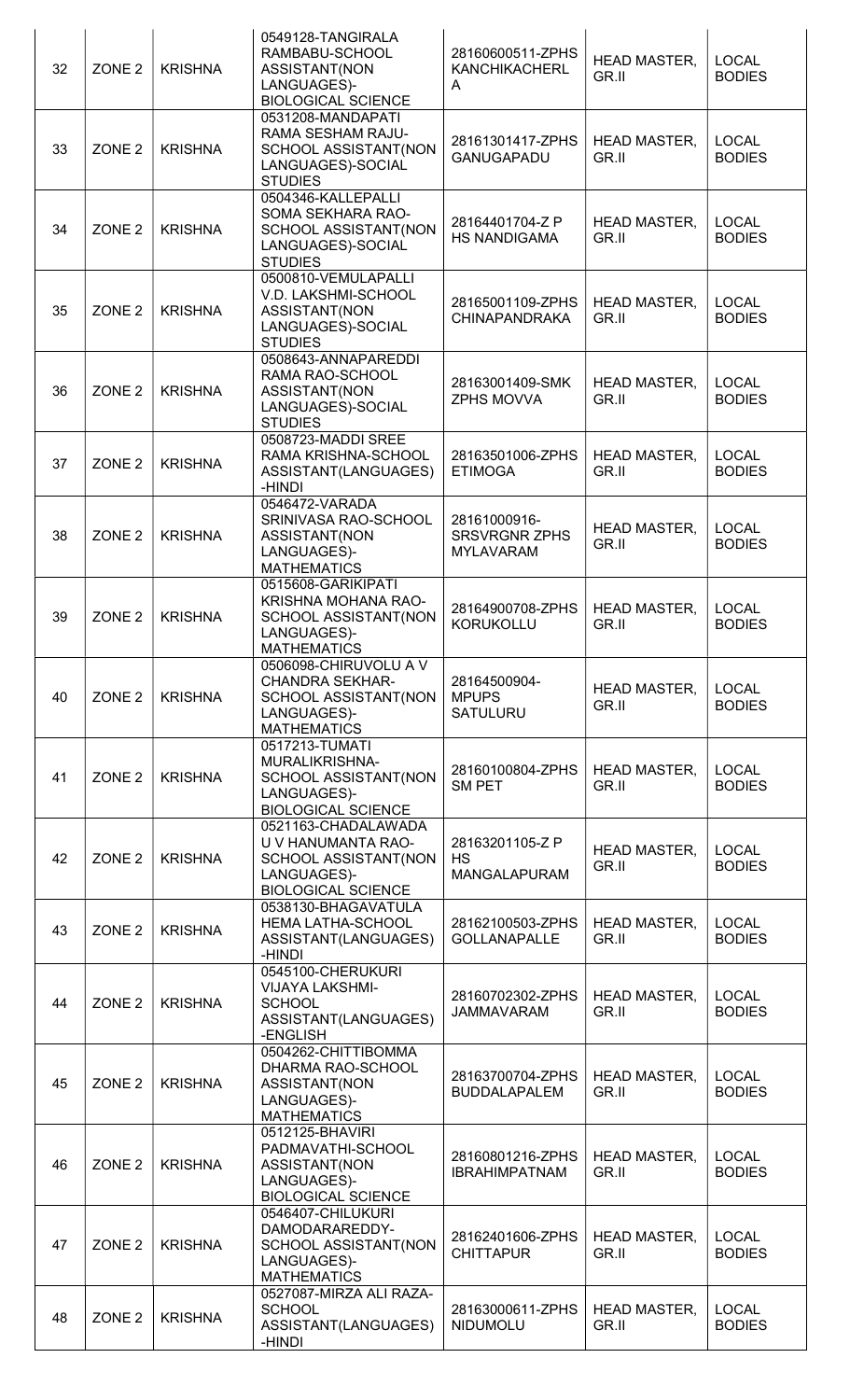| 49 | ZONE <sub>2</sub> | <b>KRISHNA</b>                 | 0538123-DEVABHAKTUNI<br>RAMA RANI-SCHOOL<br>ASSISTANT(NON<br>LANGUAGES)-<br><b>BIOLOGICAL SCIENCE</b>       | 28161790952-K.B.C<br>$ZP$ HS $(B)$<br><b>PATAMATA</b> | <b>HEAD MASTER,</b><br>GR.II | <b>LOCAL</b><br><b>BODIES</b> |
|----|-------------------|--------------------------------|-------------------------------------------------------------------------------------------------------------|-------------------------------------------------------|------------------------------|-------------------------------|
| 50 | ZONE <sub>2</sub> | <b>KRISHNA</b>                 | 0512036-VELURI<br><b>VENKATA ADILAKSHMI-</b><br>SCHOOL ASSISTANT(NON<br>LANGUAGES)-<br><b>MATHEMATICS</b>   | 28162302502-<br><b>MPUPS MADDAI</b><br><b>KUNTA</b>   | <b>HEAD MASTER,</b><br>GR.II | <b>LOCAL</b><br><b>BODIES</b> |
| 51 | ZONE <sub>2</sub> | <b>KRISHNA</b>                 | 0523372-ROYYURU UMA<br>BHARATI-SCHOOL<br>ASSISTANT(NON<br>LANGUAGES)-<br><b>MATHEMATICS</b>                 | 28160401402-ZPHS<br><b>RUDRAVARAM</b>                 | <b>HEAD MASTER,</b><br>GR.II | <b>LOCAL</b><br><b>BODIES</b> |
| 52 | ZONE <sub>2</sub> | <b>KRISHNA</b>                 | 0512890-AMMIREDDY<br>A.A.P.BHUVANESWARAI-<br>SCHOOL ASSISTANT(NON<br>LANGUAGES)-PHYSICAL<br><b>SCIENCES</b> | 28163200704-<br><b>MPUPS PAGOLU</b>                   | <b>HEAD MASTER,</b><br>GR.II | <b>LOCAL</b><br><b>BODIES</b> |
| 53 | ZONE <sub>2</sub> | <b>KRISHNA</b>                 | 0515563-ATLURU<br>RAJENDRA BHAVANI<br>SANKAR-SCHOOL<br>ASSISTANT(NON<br>LANGUAGES)-<br><b>MATHEMATICS</b>   | 28160200306-ZPHS<br><b>VATSAVAI</b>                   | <b>HEAD MASTER,</b><br>GR.II | <b>LOCAL</b><br><b>BODIES</b> |
| 54 | ZONE <sub>2</sub> | <b>KRISHNA</b>                 | 0512126-MUTTEVI<br>M.SRINIVAS-SCHOOL<br>ASSISTANT(NON<br>LANGUAGES)-<br><b>MATHEMATICS</b>                  | 28162302406-ZPHS<br>PALLERLAMUDI                      | <b>HEAD MASTER,</b><br>GR.II | <b>LOCAL</b><br><b>BODIES</b> |
| 55 | ZONE <sub>2</sub> | <b>KRISHNA</b>                 | 0500841-POLAVARAPU<br>JAYANTHI-SCHOOL<br>ASSISTANT(NON<br>LANGUAGES)-<br><b>MATHEMATICS</b>                 | 28164490618-ZPHS<br>(BGK) 20WARD                      | <b>HEAD MASTER,</b><br>GR.II | <b>LOCAL</b><br><b>BODIES</b> |
| 56 | ZONE <sub>2</sub> | <b>KRISHNA</b>                 | 0527034-BAJI MADHU<br>LATHA-SCHOOL<br>ASSISTANT(NON<br>LANGUAGES)-<br><b>MATHEMATICS</b>                    | 28161790952-K.B.C<br>$ZP$ HS $(B)$<br><b>PATAMATA</b> | <b>HEAD MASTER,</b><br>GR.II | <b>LOCAL</b><br><b>BODIES</b> |
| 57 | ZONE <sub>2</sub> | <b>KRISHNA</b>                 | 0513868-EPPALA<br><b>LAKSHMA REDDY-</b><br>SCHOOL ASSISTANT(NON<br>LANGUAGES)-<br><b>BIOLOGICAL SCIENCE</b> | 28160700703-SVH<br><b>ZPHS</b><br>VEERILLAPADU        | <b>HEAD MASTER,</b><br>GR.II | <b>LOCAL</b><br><b>BODIES</b> |
| 58 | ZONE <sub>2</sub> | <b>KRISHNA</b>                 | 0500893-YELLAPRAGADA<br>PADAMAJA RANI-SCHOOL<br>ASSISTANT(NON<br>LANGUAGES)-<br><b>BIOLOGICAL SCIENCE</b>   | 28163800805-ZPHS<br><b>KANKATAVA</b>                  | <b>HEAD MASTER,</b><br>GR.II | <b>LOCAL</b><br><b>BODIES</b> |
| 59 | ZONE <sub>2</sub> | <b>KRISHNA</b>                 | 0517140-ATTALURI<br>NEELAKANTAIAH-<br>SCHOOL ASSISTANT(NON<br>LANGUAGES)-<br><b>BIOLOGICAL SCIENCE</b>      | 28160400603-ZPHS<br><b>MAGALLU</b>                    | <b>HEAD MASTER,</b><br>GR.II | <b>LOCAL</b><br><b>BODIES</b> |
| 60 | ZONE <sub>2</sub> | <b>WEST</b><br><b>GODAVARI</b> | 0419835-BOBBURI<br>SUMATHI-SCHOOL<br>ASSISTANT(NON<br>LANGUAGES)-<br><b>MATHEMATICS</b>                     | 28152102104-ZPHS<br>VANGURU                           | <b>HEAD MASTER,</b><br>GR.II | <b>LOCAL</b><br><b>BODIES</b> |
| 61 | ZONE <sub>2</sub> | <b>WEST</b><br><b>GODAVARI</b> | 0426936-ANDEY RAMA<br>KOTESWARA RAO-<br>SCHOOL ASSISTANT(NON<br>LANGUAGES)-SOCIAL<br><b>STUDIES</b>         | 28154500206-ZPHS<br><b>KOPPARRU</b>                   | <b>HEAD MASTER,</b><br>GR.II | <b>LOCAL</b><br><b>BODIES</b> |
| 62 | ZONE <sub>2</sub> | <b>WEST</b><br><b>GODAVARI</b> | 0415139-CHAGANTI<br>KOMALA CHITRA-<br>SCHOOL ASSISTANT(NON<br>LANGUAGES)-<br><b>MATHEMATICS</b>             | 28152000808-ZPHS<br>GUNDUGOLANU                       | <b>HEAD MASTER,</b><br>GR.II | <b>LOCAL</b><br><b>BODIES</b> |
| 63 | ZONE <sub>2</sub> | <b>WEST</b><br><b>GODAVARI</b> | 0438509-REDDY<br>MANIBHARATHI-SCHOOL<br>ASSISTANT(NON<br>LANGUAGES)-<br><b>MATHEMATICS</b>                  | 28153901306-ZPHS<br>(G) MARTERU                       | <b>HEAD MASTER,</b><br>GR.II | <b>LOCAL</b><br><b>BODIES</b> |
| 64 | ZONE <sub>2</sub> | <b>WEST</b><br><b>GODAVARI</b> | 0422659-CHEKKAPALLI<br>SUBBALAKSHMI-SCHOOL<br>ASSISTANT(NON<br>LANGUAGES)-<br><b>BIOLOGICAL SCIENCE</b>     | 28151701403-ZPHS<br>PURUSHOTHAPAL<br>LE.              | HEAD MASTER,<br>GR.II        | <b>LOCAL</b><br><b>BODIES</b> |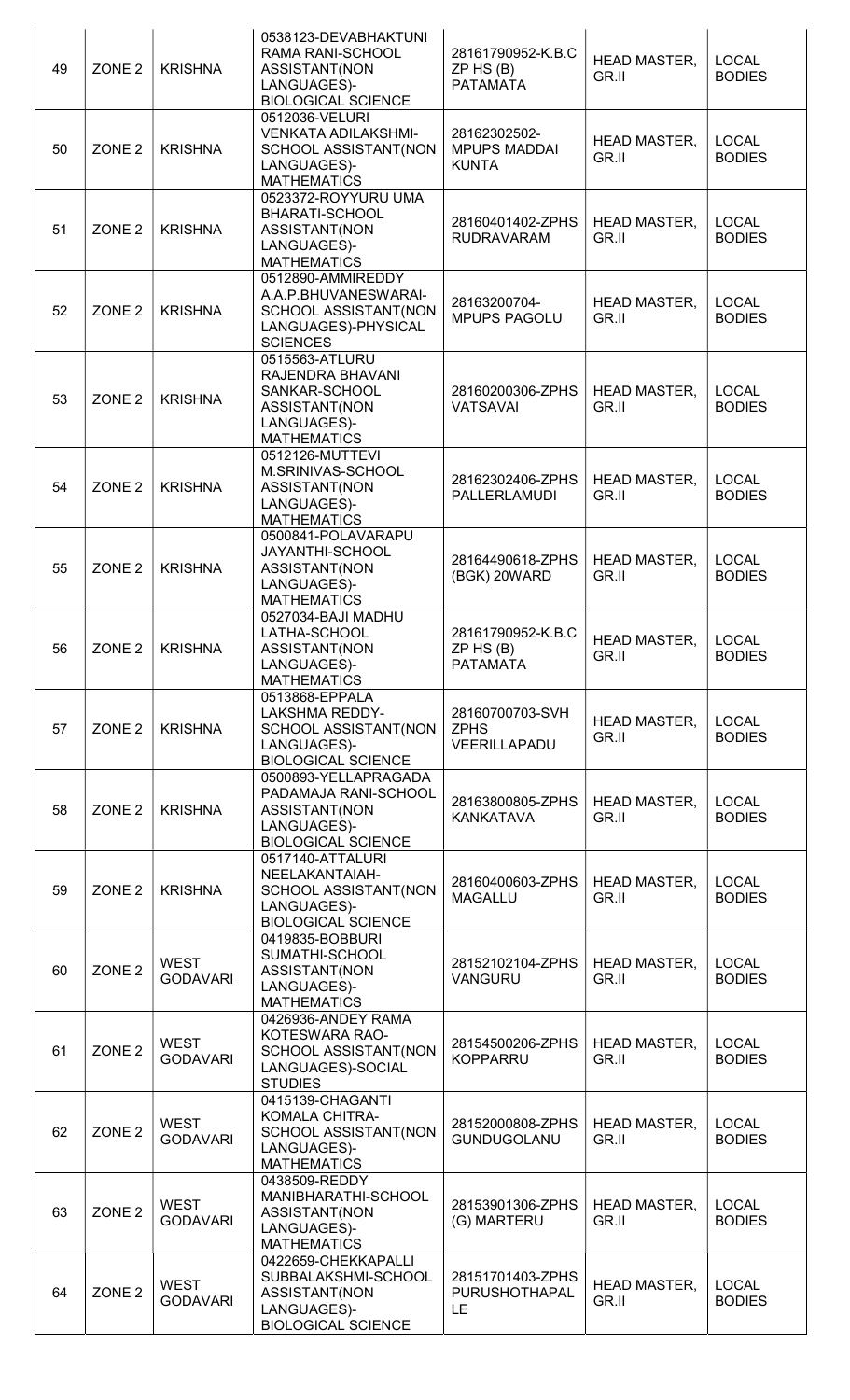| 65 | ZONE <sub>2</sub> | <b>WEST</b><br><b>GODAVARI</b> | 0439753-KOLLAPARTHI<br>PHANISRI-SCHOOL<br>ASSISTANT(NON<br>LANGUAGES)-<br><b>MATHEMATICS</b>                        | 28152901304-ZPHS<br><b>TADIPARRU</b>             | <b>HEAD MASTER,</b><br>GR.II | <b>LOCAL</b><br><b>BODIES</b> |
|----|-------------------|--------------------------------|---------------------------------------------------------------------------------------------------------------------|--------------------------------------------------|------------------------------|-------------------------------|
| 66 | ZONE <sub>2</sub> | <b>WEST</b><br><b>GODAVARI</b> | 0430626-INTI<br>JANARDHANARAJU-<br>SCHOOL ASSISTANT(NON<br>LANGUAGES)-<br><b>MATHEMATICS</b>                        | 28154300205-<br><b>MPUPS</b><br><b>KAPAVARAM</b> | <b>HEAD MASTER,</b><br>GR.II | <b>LOCAL</b><br><b>BODIES</b> |
| 67 | ZONE <sub>2</sub> | <b>WEST</b><br><b>GODAVARI</b> | 0417090-PONNAPALLI<br><b>VIGNESWARA RAO-</b><br>SCHOOL ASSISTANT(NON<br>LANGUAGES)-PHYSICAL<br><b>SCIENCES</b>      | 28152890825-ZPHS<br>(B) TANUKU                   | <b>HEAD MASTER,</b><br>GR.II | <b>LOCAL</b><br><b>BODIES</b> |
| 68 | ZONE <sub>2</sub> | <b>WEST</b><br><b>GODAVARI</b> | 0436255-DASARI<br>SRINIVASARAO-SCHOOL<br>ASSISTANT(NON<br>LANGUAGES)-<br><b>MATHEMATICS</b>                         | 28153300504-ZPHS<br><b>UNUDURRU</b>              | <b>HEAD MASTER,</b><br>GR.II | <b>LOCAL</b><br><b>BODIES</b> |
| 69 | ZONE <sub>2</sub> | <b>WEST</b><br><b>GODAVARI</b> | 0415156-NIMMALURI<br>UMADEVI-SCHOOL<br>ASSISTANT(NON<br>LANGUAGES)-<br><b>BIOLOGICAL SCIENCE</b>                    | 28150600205-ZPHS<br><b>KANNAPURAM</b>            | <b>HEAD MASTER,</b><br>GR.II | <b>LOCAL</b><br><b>BODIES</b> |
| 70 | ZONE <sub>2</sub> | <b>WEST</b><br><b>GODAVARI</b> | 0422872-GADA JAGGA<br>RAO-SCHOOL<br>ASSISTANT(NON<br>LANGUAGES)-<br><b>MATHEMATICS</b>                              | 28150700304-ZPHS<br>SRINIVASAPURAM               | <b>HEAD MASTER,</b><br>GR.II | <b>LOCAL</b><br><b>BODIES</b> |
| 71 | ZONE <sub>2</sub> | <b>WEST</b><br><b>GODAVARI</b> | 0430396-DOMMETI<br>RAMBABU-SCHOOL<br>ASSISTANT(NON<br>LANGUAGES)-<br><b>MATHEMATICS</b>                             | 28154001105-ZPHS<br><b>DEVA</b>                  | <b>HEAD MASTER,</b><br>GR.II | <b>LOCAL</b><br><b>BODIES</b> |
| 72 | ZONE <sub>2</sub> | <b>WEST</b><br><b>GODAVARI</b> | 0430345-POTHURI<br>SRINIVASA RAJU-<br>SCHOOL ASSISTANT(NON<br>LANGUAGES)-<br><b>BIOLOGICAL SCIENCE</b>              | 28153301106-ZPHS<br><b>CHERUKUWADA</b>           | <b>HEAD MASTER,</b><br>GR.II | <b>LOCAL</b><br><b>BODIES</b> |
| 73 | ZONE <sub>2</sub> | <b>WEST</b><br><b>GODAVARI</b> | 0422867-GADI RAJU<br>RAMA RAJU-SCHOOL<br>ASSISTANT(NON<br>LANGUAGES)-<br><b>BIOLOGICAL SCIENCE</b>                  | 28150801204-ZPHS<br><b>BORRAMPALEM</b>           | <b>HEAD MASTER,</b><br>GR.II | <b>LOCAL</b><br><b>BODIES</b> |
| 74 | ZONE <sub>2</sub> | <b>WEST</b><br><b>GODAVARI</b> | 0418960-PAIVULA<br>P.SAIBABU-SCHOOL<br>ASSISTANT(NON<br>LANGUAGES)-SOCIAL<br><b>STUDIES</b>                         | 28151202406-ZPHS<br><b>PANGIDIGUDEM</b>          | <b>HEAD MASTER,</b><br>GR.II | <b>LOCAL</b><br><b>BODIES</b> |
| 75 | ZONE <sub>2</sub> | <b>WEST</b><br><b>GODAVARI</b> | 0443522-CHINAMARTHI<br><b>CHANDRA SEKHAR-</b><br>SCHOOL ASSISTANT(NON<br>LANGUAGES)-<br><b>MATHEMATICS</b>          | 28151890739-ZPHS<br><b>KOMMUGUDEM</b>            | <b>HEAD MASTER,</b><br>GR.II | <b>LOCAL</b><br><b>BODIES</b> |
| 76 | ZONE <sub>2</sub> | <b>WEST</b><br><b>GODAVARI</b> | 0438506-BIRUDUKOTA<br>SRI LAKSHMI-SCHOOL<br>ASSISTANT(NON<br>LANGUAGES)-<br><b>MATHEMATICS</b>                      | 28151601504-ZPHS<br><b>MADDURU</b>               | <b>HEAD MASTER,</b><br>GR.II | <b>LOCAL</b><br><b>BODIES</b> |
| 77 | ZONE <sub>2</sub> | <b>WEST</b><br><b>GODAVARI</b> | 0430373-KUKKALA BABY<br>VIJAYA LAKSHIMI-<br>SCHOOL ASSISTANT(NON<br>LANGUAGES)-SOCIAL<br><b>STUDIES</b>             | 28154400703-ZPHS<br>SIRAGALAPALLE                | <b>HEAD MASTER,</b><br>GR.II | <b>LOCAL</b><br><b>BODIES</b> |
| 78 | ZONE <sub>2</sub> | <b>WEST</b><br><b>GODAVARI</b> | 0422606-VEERAPARAJU<br><b>SURYA NARAYANA</b><br>MURTHY-SCHOOL<br>ASSISTANT(NON<br>LANGUAGES)-<br><b>MATHEMATICS</b> | 28150302306-ZPHS<br><b>GUTALA</b>                | <b>HEAD MASTER,</b><br>GR.II | <b>LOCAL</b><br><b>BODIES</b> |
| 79 | ZONE <sub>2</sub> | <b>WEST</b><br><b>GODAVARI</b> | 0404379-PACHIGOLLA<br><b>GLORY PRASANTHI-</b><br>SCHOOL ASSISTANT(NON<br>LANGUAGES)-SOCIAL<br><b>STUDIES</b>        | 28152101316-ZPHS<br><b>PEDAVEGI</b>              | <b>HEAD MASTER,</b><br>GR.II | <b>LOCAL</b><br><b>BODIES</b> |
| 80 | ZONE <sub>2</sub> | <b>WEST</b><br><b>GODAVARI</b> | 0415140-ACHANTA .S.R<br>K.D.S.S.J.SANKAR-<br>SCHOOL ASSISTANT(NON<br>LANGUAGES)-PHYSICAL<br><b>SCIENCES</b>         | 28151202406-ZPHS<br><b>PANGIDIGUDEM</b>          | <b>HEAD MASTER,</b><br>GR.II | <b>LOCAL</b><br><b>BODIES</b> |